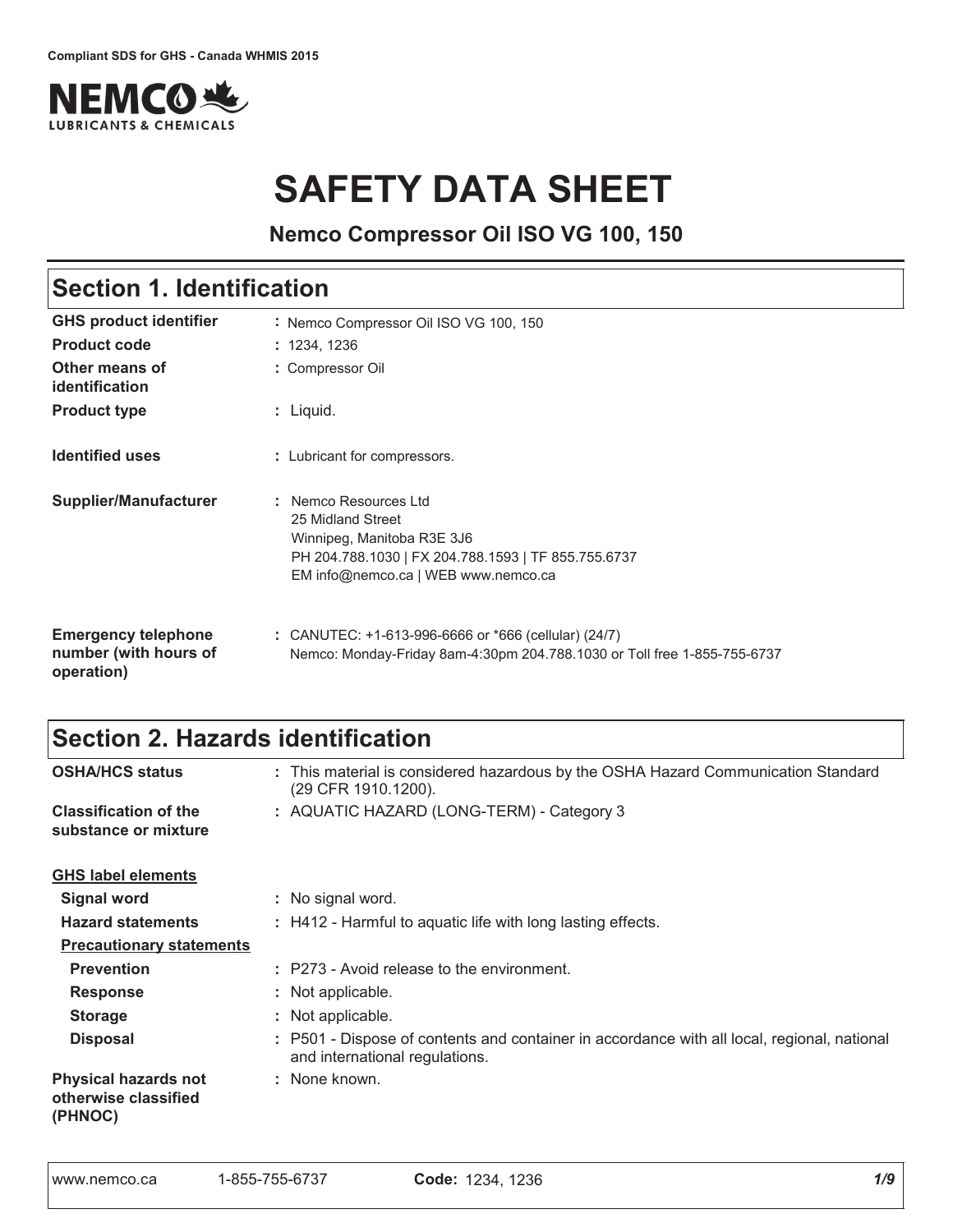

### **Section 2. Hazards identification**

| <b>Health hazards not</b> |  |
|---------------------------|--|
| otherwise classified      |  |
| (HHNOC)                   |  |

: None known.

## Section 3. Composition/information on ingredients

| Substance/mixture | : Mixture      |
|-------------------|----------------|
| Other means of    | Compressor Oil |
| identification    |                |

#### **CAS number/other identifiers**

| <b>CAS</b> number   | : Not applicable. |
|---------------------|-------------------|
| <b>Product code</b> | : 1234.1236       |

| Ingredient name                                        | $\frac{0}{0}$         | ∣CAS number |
|--------------------------------------------------------|-----------------------|-------------|
| Distillates (petroleum), hydrotreated heavy paraffinic | l≥50 - ≤75            | 64742-54-7  |
| 2.6-di-tert-Butylphenol                                | $\geq 0.1 - \leq 0.3$ | 128-39-2    |
| Phenol, dodecyl-, branched                             | < 0.025               | 121158-58-5 |

#### Any concentration shown as a range is to protect confidentiality or is due to batch variation.

There are no additional ingredients present which, within the current knowledge of the supplier and in the concentrations applicable, are classified as hazardous to health or the environment and hence require reporting in this section.

Occupational exposure limits, if available, are listed in Section 8.

### **Section 4. First aid measures**

#### Description of necessary first aid measures

| Eye contact         | : Immediately flush eyes with plenty of water, occasionally lifting the upper and lower<br>eyelids. Check for and remove any contact lenses. Continue to rinse for at least 20<br>minutes. Get medical attention if irritation occurs.                                                                                                                                                                                                                                                                                                                                                       |
|---------------------|----------------------------------------------------------------------------------------------------------------------------------------------------------------------------------------------------------------------------------------------------------------------------------------------------------------------------------------------------------------------------------------------------------------------------------------------------------------------------------------------------------------------------------------------------------------------------------------------|
| <b>Inhalation</b>   | : Remove victim to fresh air and keep at rest in a position comfortable for breathing. If<br>not breathing, if breathing is irregular or if respiratory arrest occurs, provide artificial<br>respiration or oxygen by trained personnel. It may be dangerous to the person providing<br>aid to give mouth-to-mouth resuscitation. Get medical attention if adverse health effects<br>persist or are severe. If unconscious, place in recovery position and get medical<br>attention immediately. Maintain an open airway. Loosen tight clothing such as a collar,<br>tie, belt or waistband. |
| <b>Skin contact</b> | : Flush contaminated skin with plenty of water. Get medical attention if symptoms occur.<br>Wash clothing before reuse. Clean shoes thoroughly before reuse.                                                                                                                                                                                                                                                                                                                                                                                                                                 |
| Ingestion           | : Wash out mouth with water. If material has been swallowed and the exposed person is<br>conscious, give small quantities of water to drink. Do not induce vomiting unless<br>directed to do so by medical personnel. Get medical attention if symptoms occur.                                                                                                                                                                                                                                                                                                                               |

#### Most important symptoms/effects, acute and delayed

| <b>Potential acute health effects</b> |                                                     |
|---------------------------------------|-----------------------------------------------------|
| Eye contact                           | : No known significant effects or critical hazards. |
| <b>Inhalation</b>                     | : No known significant effects or critical hazards. |
| <b>Skin contact</b>                   | : No known significant effects or critical hazards. |
| Ingestion                             | : No known significant effects or critical hazards. |
| Over-exposure signs/symptoms          |                                                     |
| Eye contact                           | : No known significant effects or critical hazards. |
| <b>Inhalation</b>                     | : No known significant effects or critical hazards. |
|                                       |                                                     |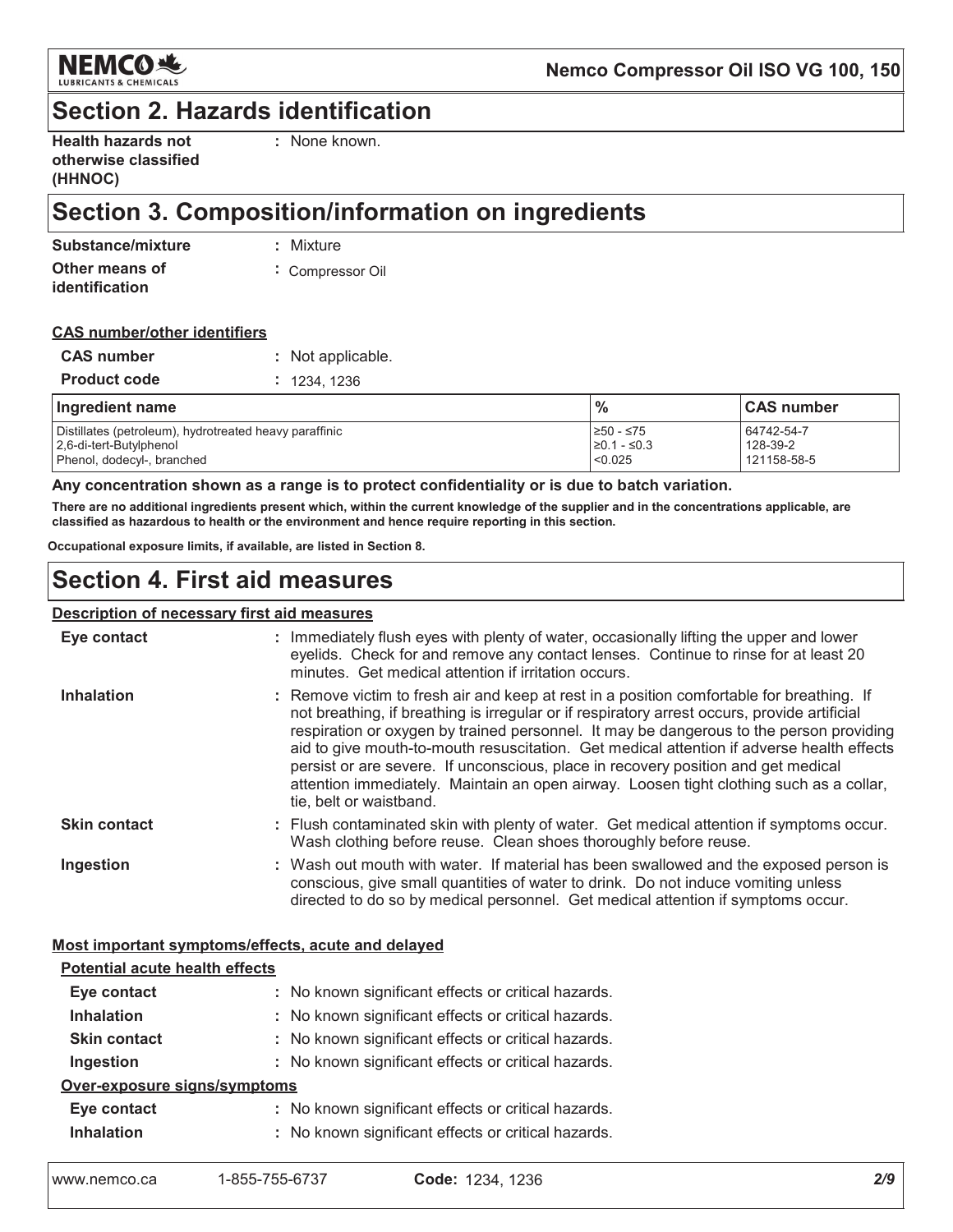

### **Section 4. First aid measures**

| <b>Skin contact</b> | : No known significant effects or critical hazards. |
|---------------------|-----------------------------------------------------|
| Ingestion           | : No known significant effects or critical hazards. |

#### Indication of immediate medical attention and special treatment needed, if necessary

| Notes to physician                | : Treat symptomatically. Contact poison treatment specialist immediately if large<br>quantities have been ingested or inhaled. |
|-----------------------------------|--------------------------------------------------------------------------------------------------------------------------------|
| <b>Specific treatments</b>        | : No specific treatment.                                                                                                       |
| <b>Protection of first-aiders</b> | : No special protection is required.                                                                                           |

See toxicological information (Section 11)

### **Section 5. Fire-fighting measures**

| <b>Extinguishing media</b>                               |                                                                                                                                                                                                               |
|----------------------------------------------------------|---------------------------------------------------------------------------------------------------------------------------------------------------------------------------------------------------------------|
| <b>Suitable extinguishing</b><br>media                   | : Use an extinguishing agent suitable for the surrounding fire.                                                                                                                                               |
| Unsuitable extinguishing<br>media                        | : None known.                                                                                                                                                                                                 |
| Specific hazards arising<br>from the chemical            | : This material is harmful to aquatic life with long lasting effects. Fire water contaminated<br>with this material must be contained and prevented from being discharged to any<br>waterway, sewer or drain. |
| <b>Hazardous thermal</b><br>decomposition products       | : No specific data.                                                                                                                                                                                           |
| <b>Special protective actions</b><br>for fire-fighters   | : No special measures are required.                                                                                                                                                                           |
| <b>Special protective</b><br>equipment for fire-fighters | : Fire-fighters should wear appropriate protective equipment and self-contained breathing<br>apparatus (SCBA) with a full face-piece operated in positive pressure mode.                                      |

### Section 6. Accidental release measures

Personal precautions, protective equipment and emergency procedures

| For non-emergency<br>personnel   | : Put on appropriate personal protective equipment.                                                                                                                                                                                                                                                                             |  |
|----------------------------------|---------------------------------------------------------------------------------------------------------------------------------------------------------------------------------------------------------------------------------------------------------------------------------------------------------------------------------|--|
|                                  | For emergency responders : If specialized clothing is required to deal with the spillage, take note of any information in<br>Section 8 on suitable and unsuitable materials. See also the information in "For non-<br>emergency personnel".                                                                                     |  |
| <b>Environmental precautions</b> | : Avoid dispersal of spilled material and runoff and contact with soil, waterways, drains<br>and sewers. Inform the relevant authorities if the product has caused environmental<br>pollution (sewers, waterways, soil or air). Water polluting material. May be harmful to<br>the environment if released in large quantities. |  |

### Methods and materials for containment and cleaning up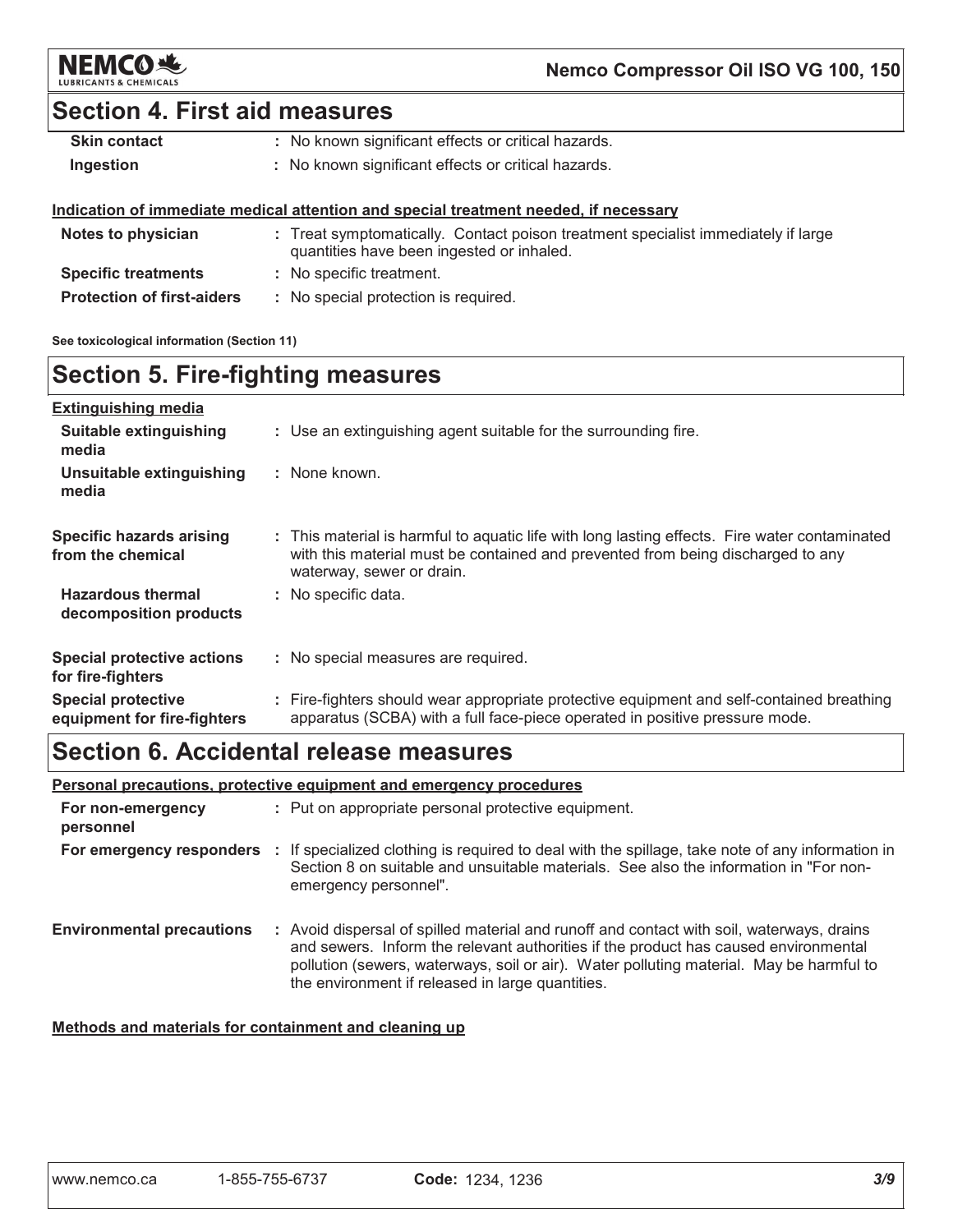

### **Section 6. Accidental release measures**

| ×        |    |
|----------|----|
| I        | ı  |
| ۰.<br>., | ۰. |

: Stop leak if without risk. Move containers from spill area. Approach release from upwind. Prevent entry into sewers, water courses, basements or confined areas. Wash spillages into an effluent treatment plant or proceed as follows. Contain and collect spillage with non-combustible, absorbent material e.g. sand, earth, vermiculite or diatomaceous earth and place in container for disposal according to local regulations (see Section 13). Dispose of via a licensed waste disposal contractor. Contaminated absorbent material may pose the same hazard as the spilled product. Note: see Section 1 for emergency contact information and Section 13 for waste disposal.

### Section 7. Handling and storage

| <b>Precautions for safe handling</b>                               |                                                                                                                                                                                                                                                                                                                                                                                                                                                                                                               |
|--------------------------------------------------------------------|---------------------------------------------------------------------------------------------------------------------------------------------------------------------------------------------------------------------------------------------------------------------------------------------------------------------------------------------------------------------------------------------------------------------------------------------------------------------------------------------------------------|
| <b>Protective measures</b>                                         | : Put on appropriate personal protective equipment (see Section 8). Do not ingest. Avoid<br>contact with eyes, skin and clothing. Avoid breathing vapor or mist. Avoid release to<br>the environment. Keep in the original container or an approved alternative made from a<br>compatible material, kept tightly closed when not in use. Empty containers retain<br>product residue and can be hazardous. Do not reuse container.                                                                             |
| <b>Advice on general</b><br>occupational hygiene                   | : Eating, drinking and smoking should be prohibited in areas where this material is<br>handled, stored and processed. Workers should wash hands and face before eating,<br>drinking and smoking. See also Section 8 for additional information on hygiene<br>measures. Remove contaminated clothing and protective equipment before entering<br>eating areas.                                                                                                                                                 |
| Conditions for safe storage,<br>including any<br>incompatibilities | : Store in accordance with local regulations. Store in original container protected from<br>direct sunlight in a dry, cool and well-ventilated area, away from incompatible materials<br>(see Section 10) and food and drink. Keep container tightly closed and sealed until<br>ready for use. Containers that have been opened must be carefully resealed and kept<br>upright to prevent leakage. Do not store in unlabeled containers. Use appropriate<br>containment to avoid environmental contamination. |

### Section 8. Exposure controls/personal protection

#### **Control parameters**

| <b>Occupational exposure limits</b>                       |                               | TWA (8 hours) |                         |  | STEL (15 mins)           |                   |       | Ceiling                  |                          |       |                  |
|-----------------------------------------------------------|-------------------------------|---------------|-------------------------|--|--------------------------|-------------------|-------|--------------------------|--------------------------|-------|------------------|
| Ingredient                                                | List name                     | ppm           | mg/m <sup>3</sup> Other |  | ppm                      | mg/m <sup>3</sup> | Other | ppm                      | mg/m <sup>3</sup>        | Other | <b>Notations</b> |
| Distillates (petroleum), hydrotreated<br>heavy paraffinic | US ACGIH 3/2015               |               | 5                       |  |                          |                   |       |                          |                          |       | [a]              |
|                                                           | AB 4/2009<br>ON 7/2015        |               | 5<br>5                  |  | $\overline{\phantom{a}}$ | 10<br>10          |       |                          | $\overline{\phantom{a}}$ |       | [b]<br>[b]       |
|                                                           | <b>QC 1/2014</b>              |               | 5                       |  | $\overline{\phantom{0}}$ | 10                |       |                          |                          |       | [b]              |
| Residual oils (petroleum), solvent-<br>dewaxed            | <b>IUS ACGIH 3/2015</b>       |               | 5                       |  |                          |                   |       |                          |                          |       | [a]              |
|                                                           | AB 4/2009                     |               | 5                       |  | $\overline{\phantom{0}}$ | 10                |       |                          | $\overline{\phantom{a}}$ |       | [b]              |
|                                                           | ON 7/2015<br><b>QC 1/2014</b> |               | 5<br>5                  |  | $\overline{\phantom{0}}$ | 10<br>10          |       | $\overline{\phantom{0}}$ | $\overline{\phantom{0}}$ |       | [b]<br>[b]       |

Form: [a]Inhalable fraction [b]Mist

| Appropriate engineering<br>controls       | : Good general ventilation should be sufficient to control worker exposure to airborne<br>contaminants.                                                          |
|-------------------------------------------|------------------------------------------------------------------------------------------------------------------------------------------------------------------|
| <b>Environmental exposure</b><br>controls | : Emissions from ventilation or work process equipment should be checked to ensure<br>they comply with the requirements of environmental protection legislation. |

#### **Individual protection measures**

| 1-855-755-6737<br>I www.nemco.ca | Code: 1234, 1236 |  |
|----------------------------------|------------------|--|
|----------------------------------|------------------|--|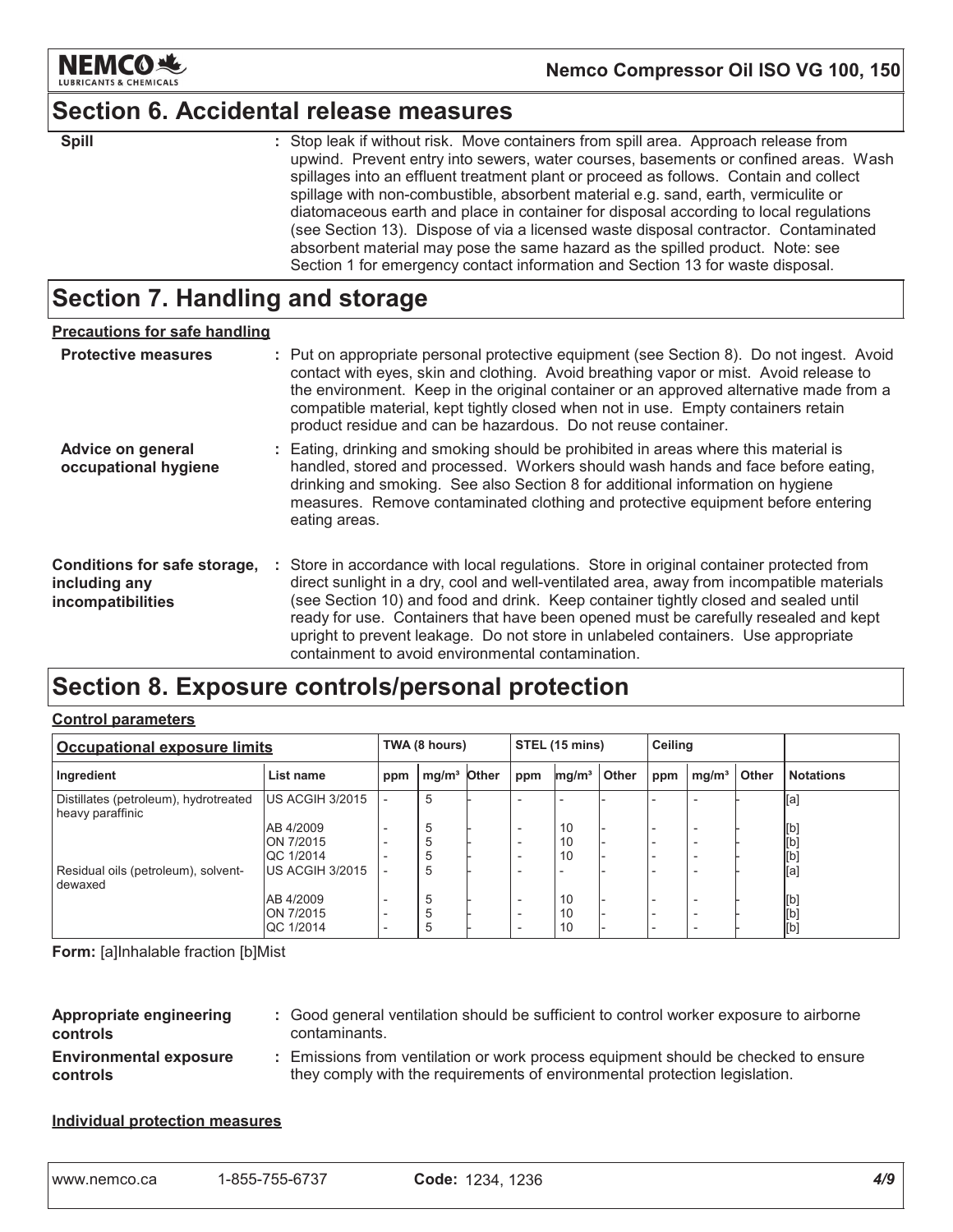

### Section 8. Exposure controls/personal protection

| <b>Hygiene measures</b>       | : Wash hands, forearms and face thoroughly after handling chemical products, before<br>eating, smoking and using the lavatory and at the end of the working period. Ensure<br>that eyewash stations and safety showers are close to the workstation location.                                                                                                                                                                                                                                                                                                                                                          |
|-------------------------------|------------------------------------------------------------------------------------------------------------------------------------------------------------------------------------------------------------------------------------------------------------------------------------------------------------------------------------------------------------------------------------------------------------------------------------------------------------------------------------------------------------------------------------------------------------------------------------------------------------------------|
| <b>Eye/face protection</b>    | : Safety eyewear complying with an approved standard should be used when a risk<br>assessment indicates this is necessary to avoid exposure to liquid splashes, mists,<br>gases or dusts.                                                                                                                                                                                                                                                                                                                                                                                                                              |
| <b>Skin protection</b>        |                                                                                                                                                                                                                                                                                                                                                                                                                                                                                                                                                                                                                        |
| <b>Hand protection</b>        | : Chemical-resistant, impervious gloves complying with an approved standard should be<br>worn at all times when handling chemical products if a risk assessment indicates this is<br>necessary. Considering the parameters specified by the glove manufacturer, check<br>during use that the gloves are still retaining their protective properties. It should be<br>noted that the time to breakthrough for any glove material may be different for different<br>glove manufacturers. In the case of mixtures, consisting of several substances, the<br>protection time of the gloves cannot be accurately estimated. |
| <b>Body protection</b>        | : Personal protective equipment for the body should be selected based on the task being<br>performed and the risks involved and should be approved by a specialist before<br>handling this product.                                                                                                                                                                                                                                                                                                                                                                                                                    |
| Other skin protection         | : Appropriate footwear and any additional skin protection measures should be selected<br>based on the task being performed and the risks involved and should be approved by a<br>specialist before handling this product.                                                                                                                                                                                                                                                                                                                                                                                              |
| <b>Respiratory protection</b> | : Not required under normal conditions of use.                                                                                                                                                                                                                                                                                                                                                                                                                                                                                                                                                                         |

# Section 9. Physical and chemical properties

#### **Appearance**

| <b>Physical state</b>                             | Liquid. [Viscous.]                                                        |
|---------------------------------------------------|---------------------------------------------------------------------------|
| Color                                             | Amber.                                                                    |
| Odor                                              | Mild petroleum.                                                           |
| <b>Odor threshold</b>                             | Not available.                                                            |
| рH                                                | Not available.                                                            |
| <b>Freezing point</b>                             | : $-26^{\circ}$ C, $-18^{\circ}$ C                                        |
| <b>Boiling point</b>                              | Not available.                                                            |
| <b>Flash point</b>                                | Not available.                                                            |
| <b>Evaporation rate</b>                           | Not available.                                                            |
| Flammability (solid, gas)                         | Not available.                                                            |
| Lower and upper explosive<br>(flammable) limits   | Not available.                                                            |
| <b>Vapor pressure</b>                             | Not available.                                                            |
| <b>Vapor density</b>                              | Not available.                                                            |
| <b>Relative density</b>                           | 0.85 to 0.91                                                              |
| <b>Solubility in water</b>                        | Negligible in water.                                                      |
| <b>Partition coefficient: n-</b><br>octanol/water | Not available.                                                            |
| <b>Auto-ignition temperature</b>                  | : Not available.                                                          |
| <b>Decomposition temperature : Not available.</b> |                                                                           |
| <b>Viscosity</b>                                  | Kinematic: 100.9, 142.2 cSt (40°C)<br>Kinematic: 11.38. 13.71 cSt (100°C) |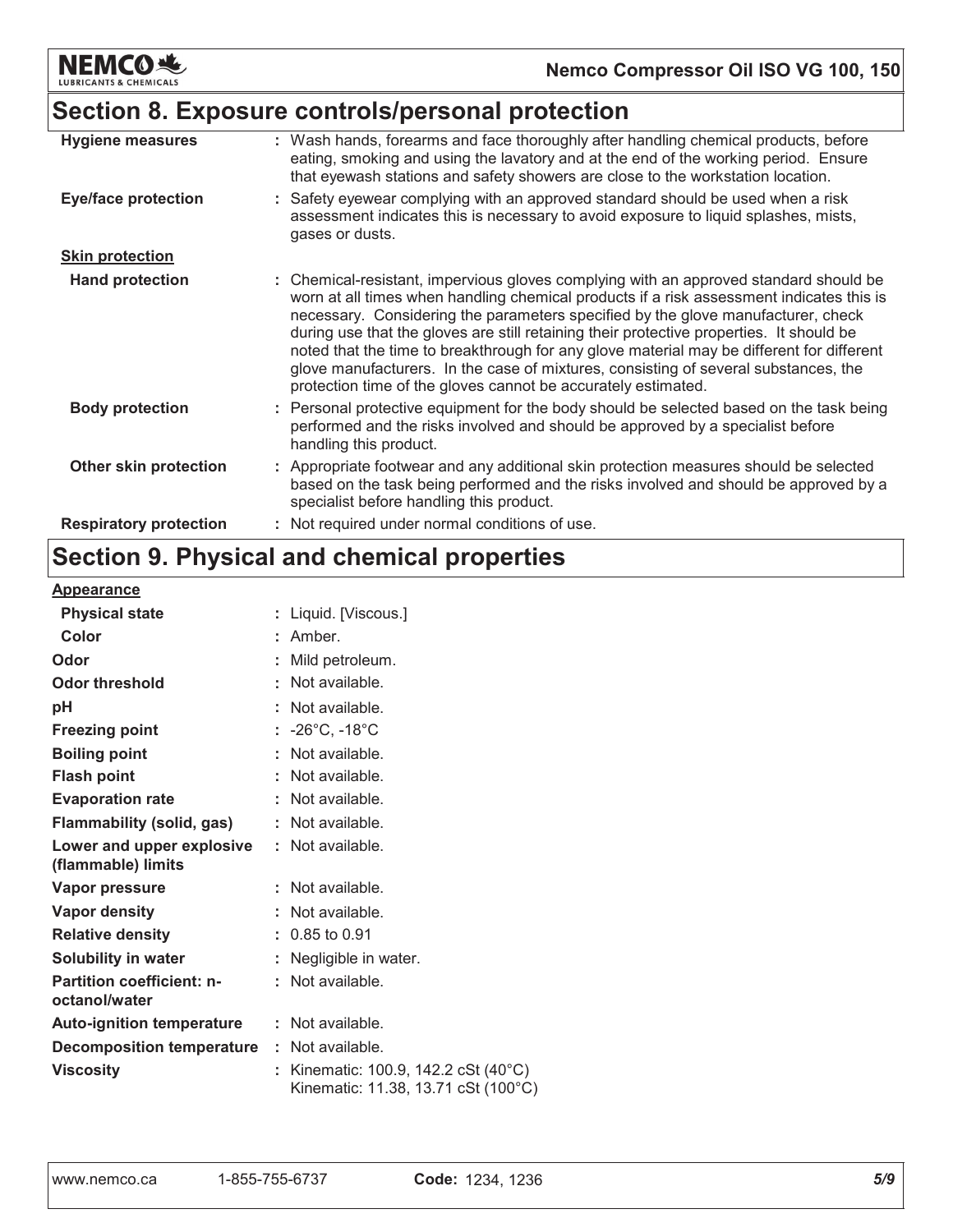

### Nemco Compressor Oil ISO VG 100, 150

### **Section 10. Stability and reactivity**

| <b>Reactivity</b>                            | : No specific test data related to reactivity available for this product or its ingredients.              |
|----------------------------------------------|-----------------------------------------------------------------------------------------------------------|
| <b>Chemical stability</b>                    | : The product is stable.                                                                                  |
| <b>Possibility of hazardous</b><br>reactions | : Under normal conditions of storage and use, hazardous reactions will not occur.                         |
| <b>Conditions to avoid</b>                   | : No specific data.                                                                                       |
| Incompatible materials                       | : Reactive or incompatible with the following materials: oxidizing materials.                             |
| <b>Hazardous decomposition</b><br>products   | : Under normal conditions of storage and use, hazardous decomposition products should<br>not be produced. |

### **Section 11. Toxicological information**

#### Information on toxicological effects

#### **Acute toxicity**

| <b>Product/ingredient name</b> | <b>Result</b>            | <b>Species</b> | <b>Dose</b>               | <b>Exposure</b> |
|--------------------------------|--------------------------|----------------|---------------------------|-----------------|
| 2.6-di-tert-Butylphenol        | LD50 Dermal<br>LD50 Oral | Rabbit<br>Rat  | $>10$ g/kg<br>>5000 mg/kg |                 |

#### **Irritation/Corrosion**

| <b>Product/ingredient name</b> | <b>Result</b>            | <b>Species</b> | <b>Score</b> | <b>Exposure</b> | <b>Observation</b> |
|--------------------------------|--------------------------|----------------|--------------|-----------------|--------------------|
| 2.6-di-tert-Butylphenol        | Skin - Moderate irritant | l Rat          |              | $0.5$ mL        |                    |

#### **Sensitization**

There is no data available.

#### **Mutagenicity**

There is no data available.

#### Carcinogenicity

There is no data available.

#### **Reproductive toxicity**

There is no data available.

#### **Teratogenicity**

There is no data available.

#### Specific target organ toxicity (single exposure)

There is no data available.

#### Specific target organ toxicity (repeated exposure)

#### There is no data available.

#### **Result Name ASPIRATION HAZARD - Category 1** Distillates (petroleum), hydrotreated heavy paraffinic

#### Information on the likely : Dermal contact. Eye contact. Inhalation. Ingestion.

routes of exposure

**Aspiration hazard** 

**Potential acute health effects** 

1-855-755-6737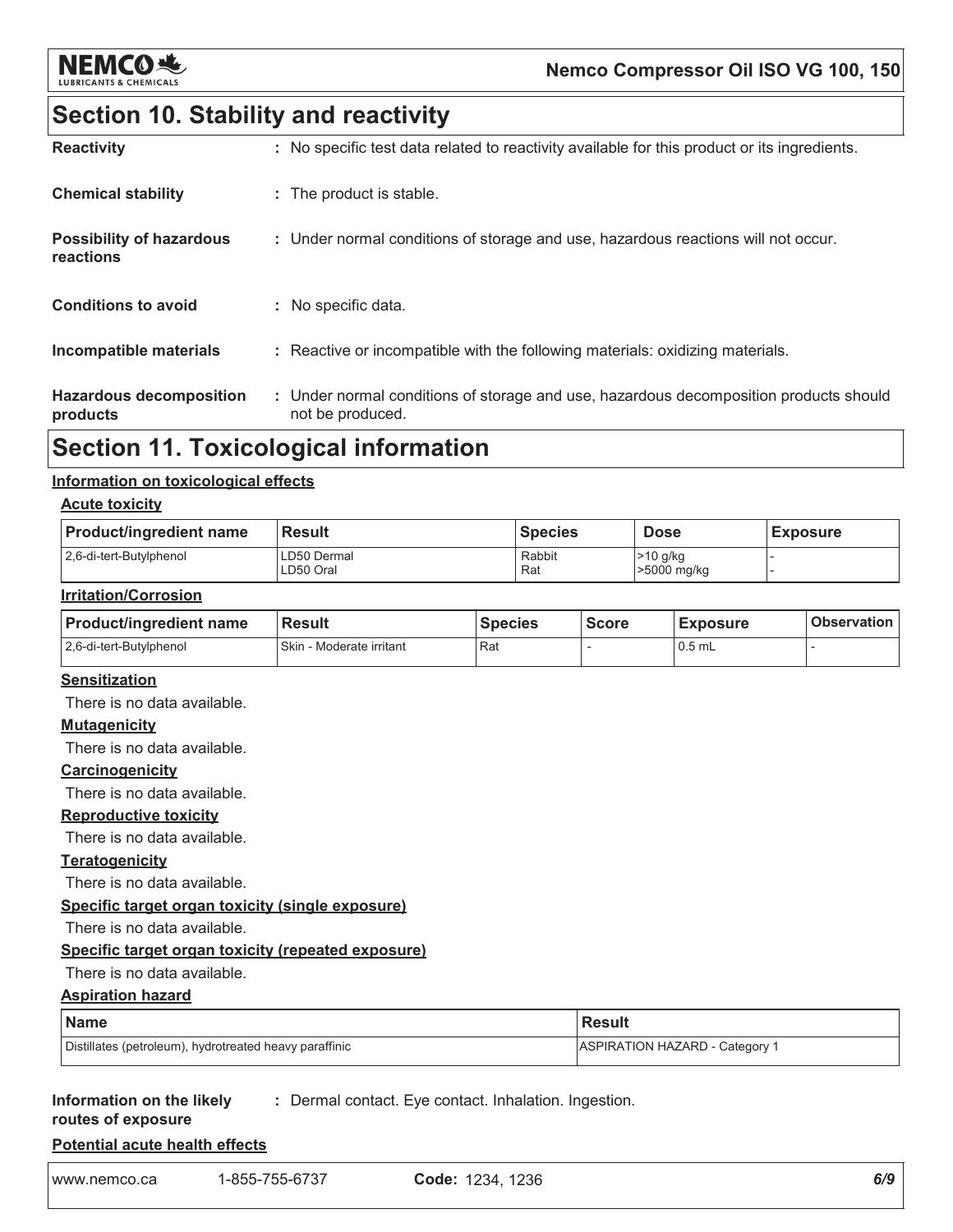

### Nemco Compressor Oil ISO VG 100, 150

### **Section 11. Toxicological information**

| Eye contact                             | : No known significant effects or critical hazards.                                      |
|-----------------------------------------|------------------------------------------------------------------------------------------|
| <b>Inhalation</b>                       | No known significant effects or critical hazards.                                        |
| <b>Skin contact</b>                     | : No known significant effects or critical hazards.                                      |
| Ingestion                               | : No known significant effects or critical hazards.                                      |
|                                         |                                                                                          |
|                                         | Symptoms related to the physical, chemical and toxicological characteristics             |
| Eye contact                             | : No known significant effects or critical hazards.                                      |
| <b>Inhalation</b>                       | : No known significant effects or critical hazards.                                      |
| <b>Skin contact</b>                     | : No known significant effects or critical hazards.                                      |
| Ingestion                               | : No known significant effects or critical hazards.                                      |
|                                         |                                                                                          |
|                                         | Delayed and immediate effects and also chronic effects from short and long term exposure |
| <b>Short term exposure</b>              |                                                                                          |
| <b>Potential immediate</b><br>effects   | : No known significant effects or critical hazards.                                      |
| <b>Potential delayed effects</b>        | : No known significant effects or critical hazards.                                      |
| Long term exposure                      |                                                                                          |
| <b>Potential immediate</b>              | : No known significant effects or critical hazards.                                      |
| effects                                 |                                                                                          |
| <b>Potential delayed effects</b>        | : No known significant effects or critical hazards.                                      |
| <b>Potential chronic health effects</b> |                                                                                          |
| General                                 | : No known significant effects or critical hazards.                                      |
| Carcinogenicity                         | : No known significant effects or critical hazards.                                      |
| <b>Mutagenicity</b>                     | No known significant effects or critical hazards.                                        |
| <b>Teratogenicity</b>                   | : No known significant effects or critical hazards.                                      |
| <b>Developmental effects</b>            | : No known significant effects or critical hazards.                                      |
| <b>Fertility effects</b>                | : No known significant effects or critical hazards.                                      |
|                                         |                                                                                          |

#### **Numerical measures of toxicity**

#### **Acute toxicity estimates**

There is no data available.

### **Section 12. Ecological information**

#### **Toxicity**

There is no data available.

#### **Persistence and degradability**

There is no data available.

#### **Bioaccumulative potential**

| <b>Product/ingredient name</b> | $LogP_{ow}$ | <b>BCF</b> | <b>Potential</b> |
|--------------------------------|-------------|------------|------------------|
| 2,6-di-tert-Butylphenol        | 4.5         | 1601       | high             |
| Phenol, dodecyl-, branched     | 6.1         |            | high             |

#### **Mobility in soil**

www.nemco.ca 1-855-755-6737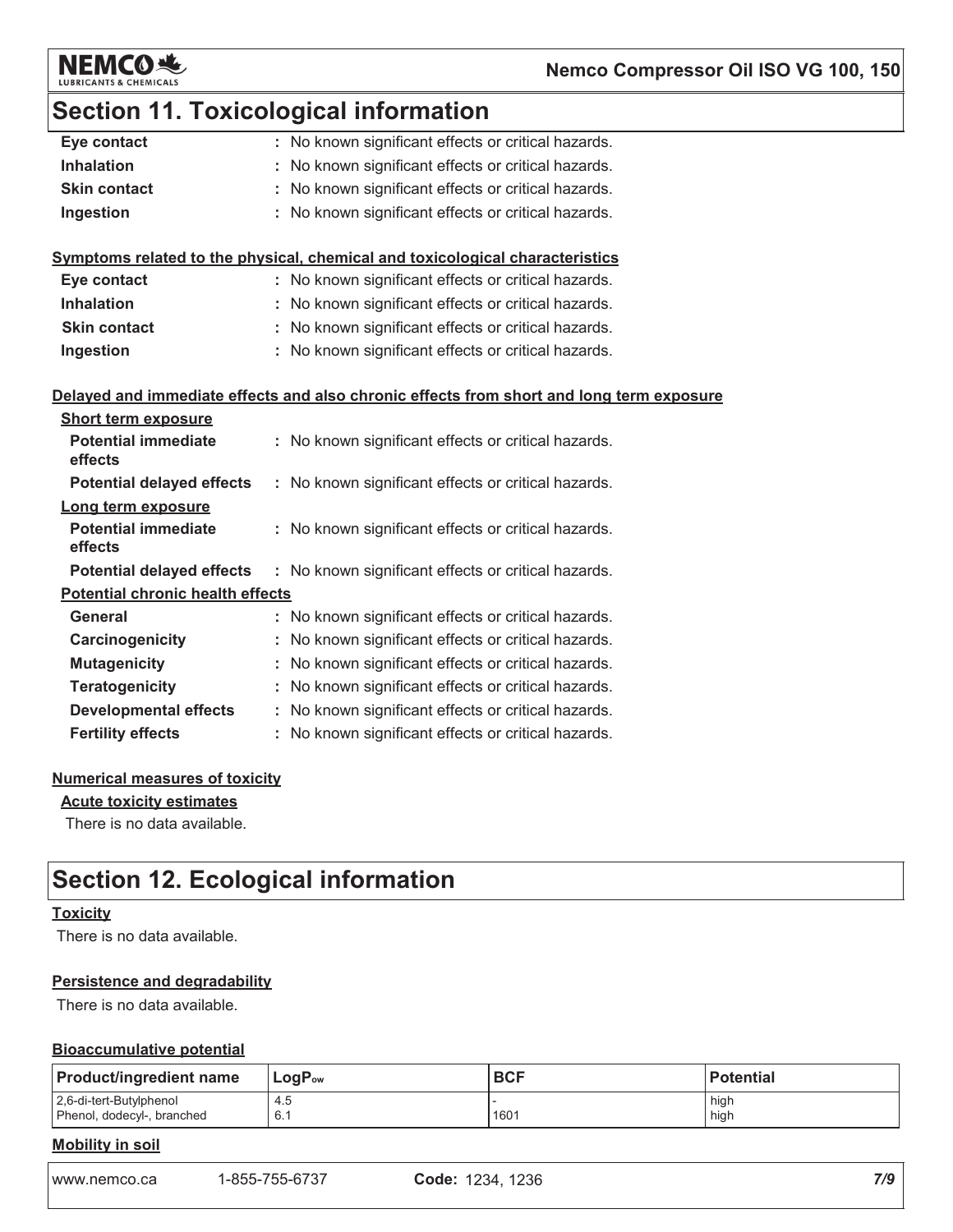

### **Section 12. Ecological information**

| <b>Soil/water partition</b> |  |  |
|-----------------------------|--|--|
| coefficient (Koc)           |  |  |

There is no data available.

#### Other adverse effects : No known significant effects or critical hazards.

### **Section 13. Disposal considerations**

**Disposal methods** : The generation of waste should be avoided or minimized wherever possible. Disposal of this product, solutions and any by-products should comply with the requirements of environmental protection and waste disposal legislation and any regional local authority requirements. Dispose of surplus and non-recyclable products via a licensed waste disposal contractor. Waste should not be disposed of untreated to the sewer unless fully compliant with the requirements of all authorities with jurisdiction. Waste packaging should be recycled. Incineration or landfill should only be considered when recycling is not feasible. This material and its container must be disposed of in a safe way. Care should be taken when handling empty containers that have not been cleaned or rinsed out. Empty containers or liners may retain some product residues. Avoid dispersal of spilled material and runoff and contact with soil, waterways, drains and sewers.

### **Section 14. Transport information**

|                                      | <b>TDG</b>               | <b>IMDG</b>              | <b>IATA</b>    |
|--------------------------------------|--------------------------|--------------------------|----------------|
| <b>UN number</b>                     | Not regulated.           | Not regulated.           | Not regulated. |
| <b>UN proper</b><br>shipping name    | $\overline{\phantom{a}}$ | $\overline{\phantom{0}}$ |                |
| <b>Transport</b><br>hazard class(es) | -                        | -                        |                |
| <b>Packing group</b>                 | $\overline{\phantom{a}}$ | -                        |                |
| Environmental<br>hazards             | No.                      | No.                      | No.            |
| <b>Additional</b><br>information     |                          |                          |                |

**AERG** : Not applicable

Special precautions for user : Transport within user's premises: always transport in closed containers that are upright and secure. Ensure that persons transporting the product know what to do in the event of an accident or spillage.